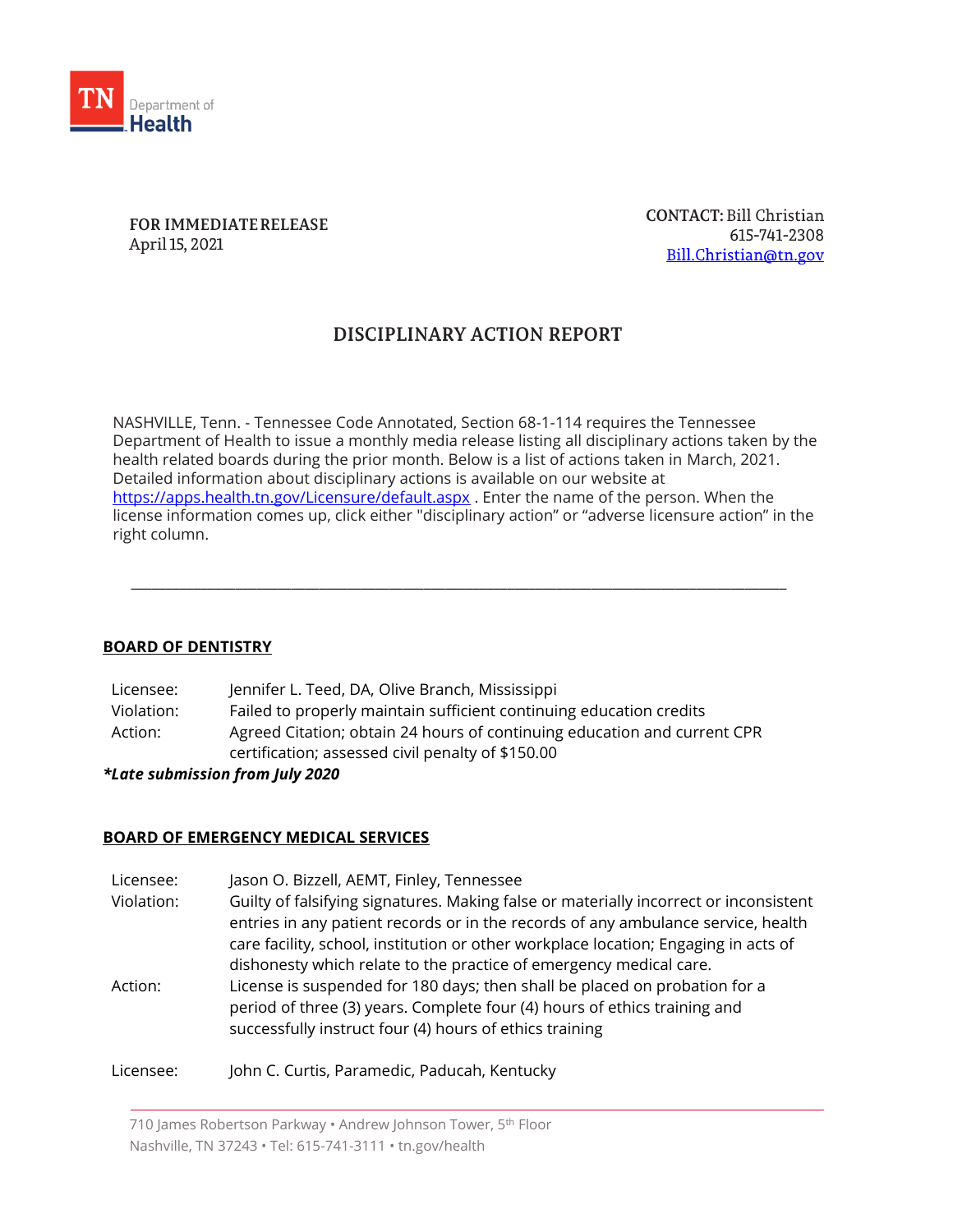

| Violation:                         | Guilty of theft by unlawful taking or diversion of controlled Substance,<br>possession of a controlled substance, and possession of drug paraphernalia.<br>Unauthorized use or removal of narcotics, drugs, supplies or equipment from<br>any ambulance, health care facility, school, institution or other workplace<br>location.                                                                                                                                                                                                                                                                                           |
|------------------------------------|------------------------------------------------------------------------------------------------------------------------------------------------------------------------------------------------------------------------------------------------------------------------------------------------------------------------------------------------------------------------------------------------------------------------------------------------------------------------------------------------------------------------------------------------------------------------------------------------------------------------------|
| Action:                            | License voluntarily surrendered                                                                                                                                                                                                                                                                                                                                                                                                                                                                                                                                                                                              |
| Licensee:<br>Violation:            | Michael Brett Gibson, AEMT, Huntingdon, Tennessee<br>Guilty of making false or materially incorrect or inconsistent entries in any<br>patient records or in the records of any ambulance service, health care facility,<br>school, institution or other work place location; Performing or attempting<br>emergency care techniques or procedures without proper permission, license,<br>certification, training, medical direction, or otherwise engaging in unethical<br>practices or conduct; Engaging in acts of dishonesty which relate to the practice<br>of emergency medical care.                                    |
| Action:                            | License is suspended for six (6) months; must successfully complete four (4)<br>hours of ethics training and then will be placed on probation for a period of<br>three (3) years                                                                                                                                                                                                                                                                                                                                                                                                                                             |
| Licensee:<br>Violation:<br>Action: | Keith A. Gross, EMT, Memphis, Tennessee<br>Failed alcohol screening while on duty.<br>License suspended pursuant to evaluation by Tennessee Professional Assistance<br>Program (TnPAP); upon determination of safe to return to practice, license shall<br>be placed on probation for no less than three (3) years or to run concurrent with<br>terms of TnPAP monitoring agreement, whichever shall last occur.                                                                                                                                                                                                             |
| Licensee:<br>Violation:            | Claudia Angelica Huskey, EMT, White Bluff, Tennessee<br>Guilty of making false or materially incorrect or inconsistent entries in any<br>patient records or in the records of any ambulance service, health care facility,<br>school, institution or other work place location; abandoning or neglecting a<br>patient requiring emergency care, following assumption of duty; Engaging in acts<br>of dishonesty which relate to the practice of emergency medical care; Failing to<br>take appropriate action in safeguarding the patient from incompetent health<br>care practices of emergency medical services personnel. |
| Action:                            | License is placed on probation for a period of three (3) years; required to<br>successfully complete four (4) hours of ethics training within 90 days and in the<br>event of failure to complete ethics training the EMT license shall become<br>revoked.                                                                                                                                                                                                                                                                                                                                                                    |
| Licensee:<br>Violation:            | Samantha Disbrow James, EMT, Columbia, Tennessee<br>Guilty of abandoning or neglecting a patient requiring emergency care following<br>the assumption of duty; Refusing to follow the medical orders of a licensed                                                                                                                                                                                                                                                                                                                                                                                                           |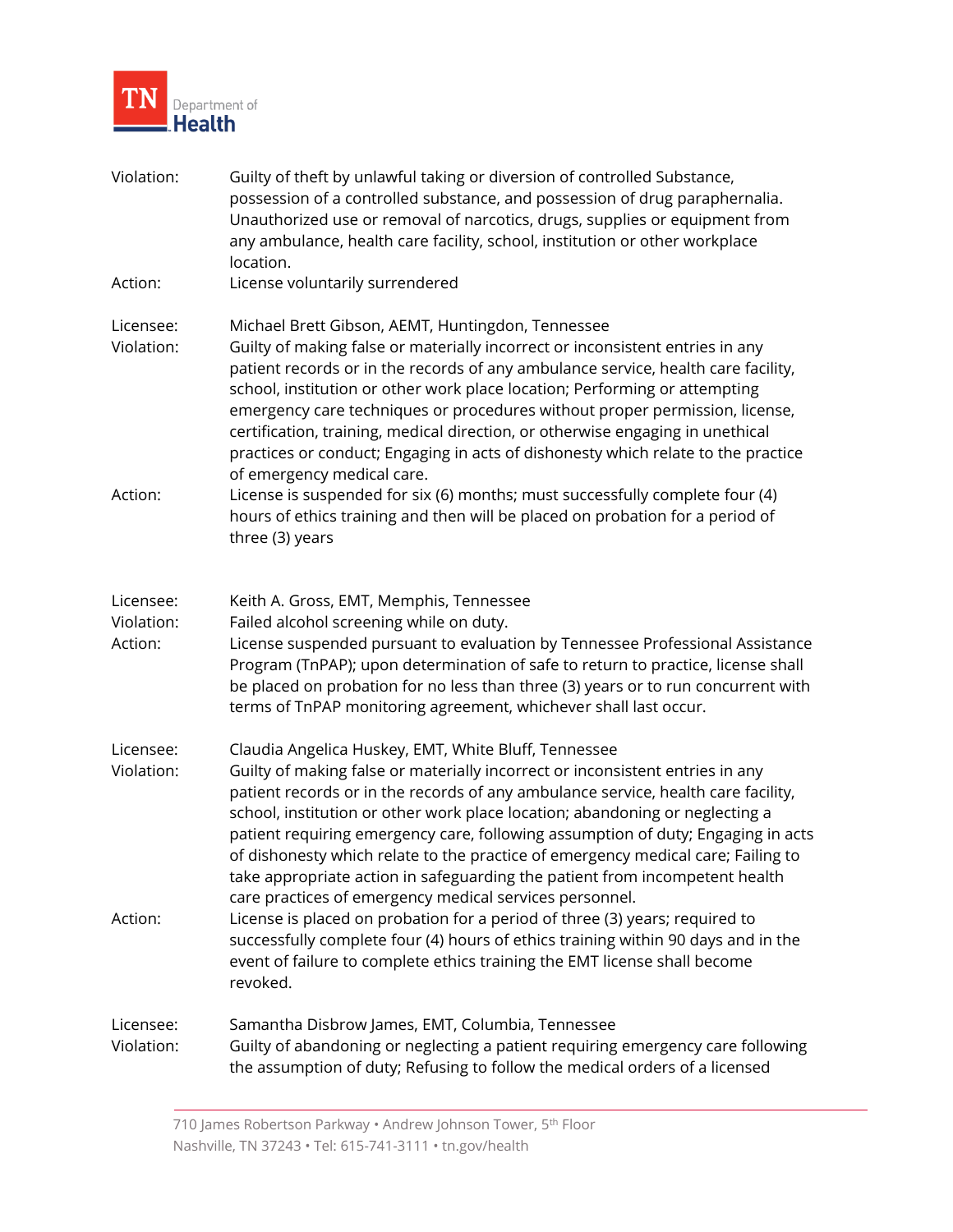

| Action:                 | medical doctor or doctor of osteopathy on the scene if such physician. Failing to<br>take appropriate action in safeguarding the patient from incompetent health<br>care practices of emergency medical services personnel.<br>License suspended for 90 days; then will be placed on probation for a period of<br>three (3) years.                                                                                                                                                                                                                                                                                                                                                                                                                                                                                                                                                                                                                                                                                                                                                                  |
|-------------------------|-----------------------------------------------------------------------------------------------------------------------------------------------------------------------------------------------------------------------------------------------------------------------------------------------------------------------------------------------------------------------------------------------------------------------------------------------------------------------------------------------------------------------------------------------------------------------------------------------------------------------------------------------------------------------------------------------------------------------------------------------------------------------------------------------------------------------------------------------------------------------------------------------------------------------------------------------------------------------------------------------------------------------------------------------------------------------------------------------------|
| Licensee:<br>Violation: | Zachary Cole Jones, Paramedic, Grueti-Laager, Tennessee<br>Guilty of diversion of controlled substances; pursuant to T.C.A. Sec. 68-140-311(a)<br>(1) Violation or attempted violation or assisting in or abetting the violation of or<br>conspiring to violate any of the following: (A) Any provision of this part; (B) Any<br>rule or regulation of the board; (2) Habitual intoxication or person misuse of any<br>drugs, or the use of intoxicating liquors, narcotics, controlled substance,<br>controlled substance analogues, or other drugs or stimulants in such manner as<br>to adversely affect the delivery, performance, or activities in the care of the<br>patients requiring medical care; (7) Unauthorized use or removal of narcotics,<br>drugs, supplies or equipment from any ambulance, health care facility, school,<br>institution or other work place location; (8) Performing or attempting emergency<br>care techniques or procedures without proper permission, license, certification,<br>training, medical direction, or otherwise engaging in unethical practices or |
| Action:                 | conduct; Pursuant to Tenn. Comp. R. & Regs. Rule 1200-12-01-.17 (1) Engaging in<br>acts of dishonesty which relate to the practice of emergency medical care.<br>License voluntarily surrendered (revoked)                                                                                                                                                                                                                                                                                                                                                                                                                                                                                                                                                                                                                                                                                                                                                                                                                                                                                          |
| Licensee:               | Jeremy Dale Rominger, EMT, Cleveland, Tennessee                                                                                                                                                                                                                                                                                                                                                                                                                                                                                                                                                                                                                                                                                                                                                                                                                                                                                                                                                                                                                                                     |
| Violation:              | Guilty of criminal diversion. Engaging in acts of dishonesty which relate to the<br>practice of emergency medical care.                                                                                                                                                                                                                                                                                                                                                                                                                                                                                                                                                                                                                                                                                                                                                                                                                                                                                                                                                                             |
| Action:                 | License is suspended for 30 days; must successfully complete four (4) hours of<br>ethics training and then will be placed on probation for a period of three (3)<br>years                                                                                                                                                                                                                                                                                                                                                                                                                                                                                                                                                                                                                                                                                                                                                                                                                                                                                                                           |

## **BOARD OF MEDICAL EXAMINERS**

Licensee: Camilla Bennett, MD, Nashville, Tennessee

Violation: Guilty of diversion of controlled substances through overprescribing to patients. Unprofessional, dishonorable or unethical conduct; Habitual intoxication or person issue of any drugs or the use of intoxicating liquors, narcotics, controlled substances, controlled substance analogues or other drugs or stimulants in such manner as to adversely affect the person's ability to practice medicine. Dispensing, prescribing or otherwise distributing any controlled substance or any other drug not in the course of professional practice, or not in good faith to relieve pain and suffering, or not to cure an ailment, physical infirmity or disease, or in amounts and/or for durations not medically necessary, advisable or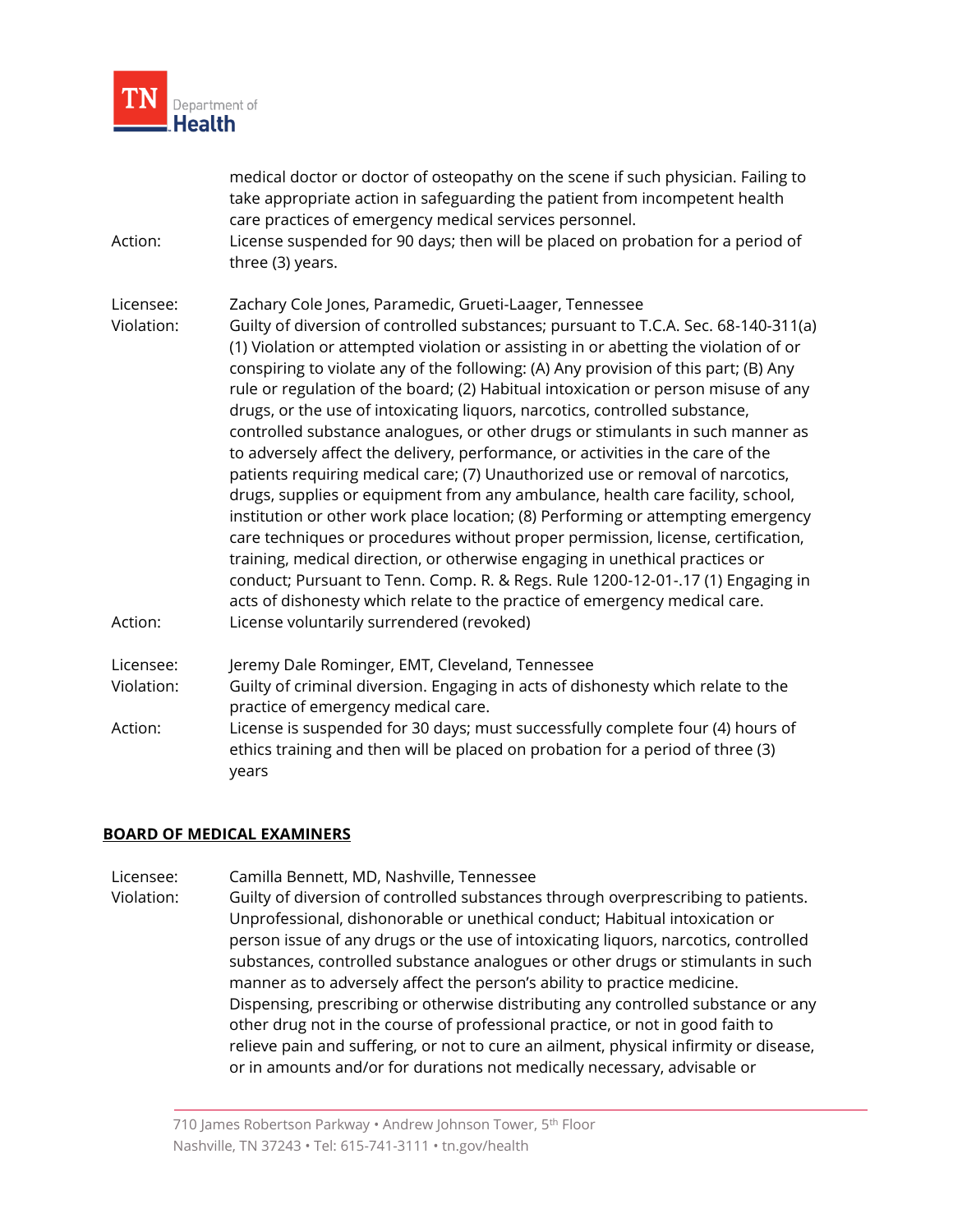

| Action:                            | justified for a diagnosed condition. Engaging in the practice of medicine when<br>mentally or physical unable to safely do so.<br>License is suspended, surrender DEA registration; undergo evaluation<br>coordinated through Tennessee Medical Foundation within 90 days, comply with<br>all evaluation recommendations, obtain and maintain TMF advocacy including<br>through any period of probation; notify all advanced practice registered nurses<br>or physician assistants with whom Respondent collaborates that her license is<br>suspended or on probation, may not prescribe controlled substances until the<br>probation of Respondent's license is lifted. Assessed costs of prosecuting this<br>case.                                                                                                                                                                                                                                                                                                                                                                                          |
|------------------------------------|---------------------------------------------------------------------------------------------------------------------------------------------------------------------------------------------------------------------------------------------------------------------------------------------------------------------------------------------------------------------------------------------------------------------------------------------------------------------------------------------------------------------------------------------------------------------------------------------------------------------------------------------------------------------------------------------------------------------------------------------------------------------------------------------------------------------------------------------------------------------------------------------------------------------------------------------------------------------------------------------------------------------------------------------------------------------------------------------------------------|
| Licensee:<br>Violation:<br>Action: | Karen Butler, MD, Swainsboro, Georgia<br>Convicted of conspiracy to make false statements relating to health care matters<br>in violation of 18 U.S.C. 371 and 18 U.S.C. 1035(a). Department of Financial and<br>Professional Regulation of the State of Illinois entered into a Consent Order with<br>licensee and placed her Illinois license on permanent relinquished<br>status. Disciplinary action based on Respondent, a person licensed to practice<br>medicine by another state or territory of the United States for any acts or<br>omissions that would constitute grounds for discipline of a person licensed in<br>this state. A certified copy of the initial or final order or other equivalent<br>document memorializing the disciplinary action from the disciplining state or<br>territory shall constitute prima facie evidence of violation of this section and be<br>sufficient grounds upon which to deny, restrict or condition licensure or renewal<br>and/or discipline a person licensed in this state.<br>License permanently revoked; assessed the actual and reasonable costs of |
|                                    | prosecuting this case.                                                                                                                                                                                                                                                                                                                                                                                                                                                                                                                                                                                                                                                                                                                                                                                                                                                                                                                                                                                                                                                                                        |
| Licensee:<br>Violation:            | Paul H. Coleman, MD, Odessa, Texas<br>Guilty of receiving disciplinary action in another state. To wit: Conviction of a<br>felony, conviction of any offense under state or federal laws relative to drugs or<br>the practice of medicine, conviction of any offense involving moral turpitude or<br>conviction of any offenses for which the person is required to register as a sexual<br>offender or violent sexual offender.                                                                                                                                                                                                                                                                                                                                                                                                                                                                                                                                                                                                                                                                              |
| Action:                            | License permanently revoked; assessed the actual and reasonable costs of<br>prosecuting this case.                                                                                                                                                                                                                                                                                                                                                                                                                                                                                                                                                                                                                                                                                                                                                                                                                                                                                                                                                                                                            |
| Licensee:<br>Violation:            | Steven Graham, MD, Brentwood, Tennessee<br>Guilty of unprofessional conduct, dishonorable or unethical conduct by not<br>timely notifying patients about the closing of his medical practice.                                                                                                                                                                                                                                                                                                                                                                                                                                                                                                                                                                                                                                                                                                                                                                                                                                                                                                                 |
| Action:                            | License reprimanded; assessed civil penalty of \$4,800.00 plus the actual and<br>reasonable costs of prosecuting this case.                                                                                                                                                                                                                                                                                                                                                                                                                                                                                                                                                                                                                                                                                                                                                                                                                                                                                                                                                                                   |
| Licensee:                          | Michael Wayne Hahn, MD, Athens, Tennessee                                                                                                                                                                                                                                                                                                                                                                                                                                                                                                                                                                                                                                                                                                                                                                                                                                                                                                                                                                                                                                                                     |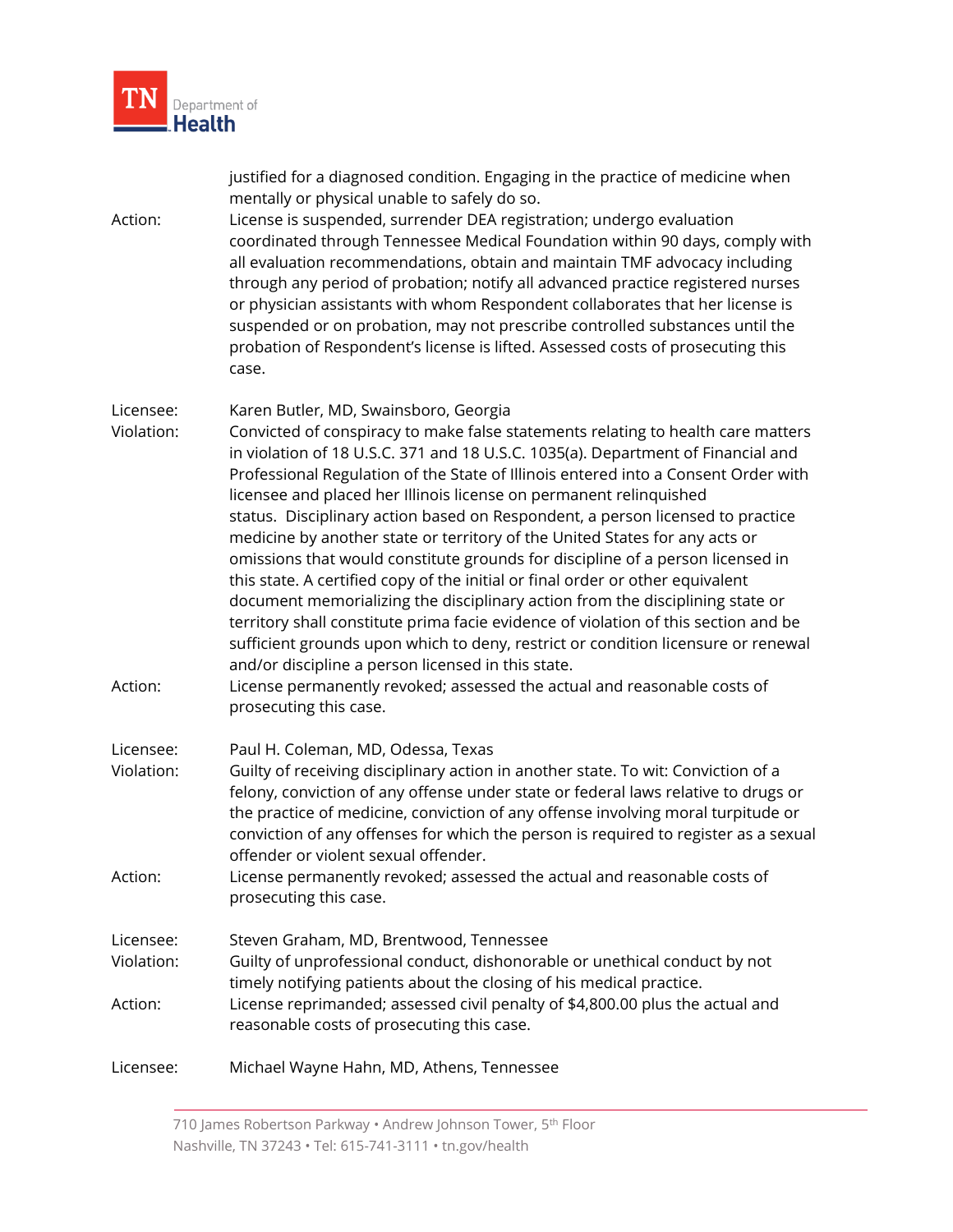

| Violation:<br>Action:              | Unprofessional, dishonorable or unethical conduct based on a pattern of<br>behavioral issues that could create a dangerous environment for patients and on<br>inappropriate comments to staff and inappropriate touching of staff.<br>License reprimanded; agrees to contact the Tennessee Medical Foundation,<br>("TMF") to arrange for an evaluation; shall sign a contract with the TMF and<br>comply with any and all recommendations if determined that this is necessary;<br>enroll in and complete a distressed physician's course; assessed civil penalty of<br>\$1,000.00 plus the actual and reasonable costs of prosecuting this case.                                                                                                                                                                                                                                                                                                                                                              |
|------------------------------------|----------------------------------------------------------------------------------------------------------------------------------------------------------------------------------------------------------------------------------------------------------------------------------------------------------------------------------------------------------------------------------------------------------------------------------------------------------------------------------------------------------------------------------------------------------------------------------------------------------------------------------------------------------------------------------------------------------------------------------------------------------------------------------------------------------------------------------------------------------------------------------------------------------------------------------------------------------------------------------------------------------------|
| Licensee:<br>Violation:<br>Action: | Bill H. Harris, MD, Danbridge, Tennessee<br>Disciplinary action in another state for unethical and unprofessional conduct<br>License reprimanded; assessed civil penalty of \$1,000.00 plus the actual and<br>reasonable costs of prosecuting this case.                                                                                                                                                                                                                                                                                                                                                                                                                                                                                                                                                                                                                                                                                                                                                       |
| Licensee:<br>Violation:<br>Action: | Shannon Kiddy, AMDX, Lawrenceburg, Tennessee<br>Failed to timely renew x-ray operator certificate and worked as a medical x-ray<br>operator on an expired certificate.<br>License reprimanded; assessed civil penalty of \$6,600.00 plus the reasonable<br>costs of prosecuting this case.                                                                                                                                                                                                                                                                                                                                                                                                                                                                                                                                                                                                                                                                                                                     |
| Licensee:<br>Violation:<br>Action: | Lisa King, AMDX, Dayton, Tennessee<br>Failed to timely renew x-ray operator certificate and worked as a medical x-ray<br>operator on an expired certificate.<br>License reprimanded; assessed civil penalty of \$400.00 plus the reasonable costs<br>of prosecuting this case.                                                                                                                                                                                                                                                                                                                                                                                                                                                                                                                                                                                                                                                                                                                                 |
| Licensee:<br>Violation:<br>Action: | Millard R. Lamb, MD, Johnson City, Tennessee<br>Guilty of supervising a physician assistant while having an encumbered license.<br>Guilty of supervising an advance practice registered nurse while having an<br>encumbered license. Guilty of dispensing, prescribing, or otherwise distributing<br>any controlled substance or any other drug not in the course of professional<br>practice, or not in good faith to relieve pain and suffering, or not to cure an<br>ailment, physical infirmity, or disease, or in amounts and/or for durations not<br>medically necessary, advisable, or justified for a diagnosed condition.<br>License placed on probation for five (5) years; prohibited from prescribing<br>opioids for a period of no less than 12 months; successfully complete PBI<br>Prescribing Course on Opioids, Pain Management, and Addictions; successfully<br>complete PBI Medical Record Keeping Course; assessed civil penalty of \$2,000.00<br>plus the costs of prosecuting this case. |
| Licensee:<br>Violation:<br>Action: | Kang Lu, MD, Althol, Massachusetts<br>Discipline in another state.<br>License revoked. May not apply for a new license until after March 5, 2023; any                                                                                                                                                                                                                                                                                                                                                                                                                                                                                                                                                                                                                                                                                                                                                                                                                                                          |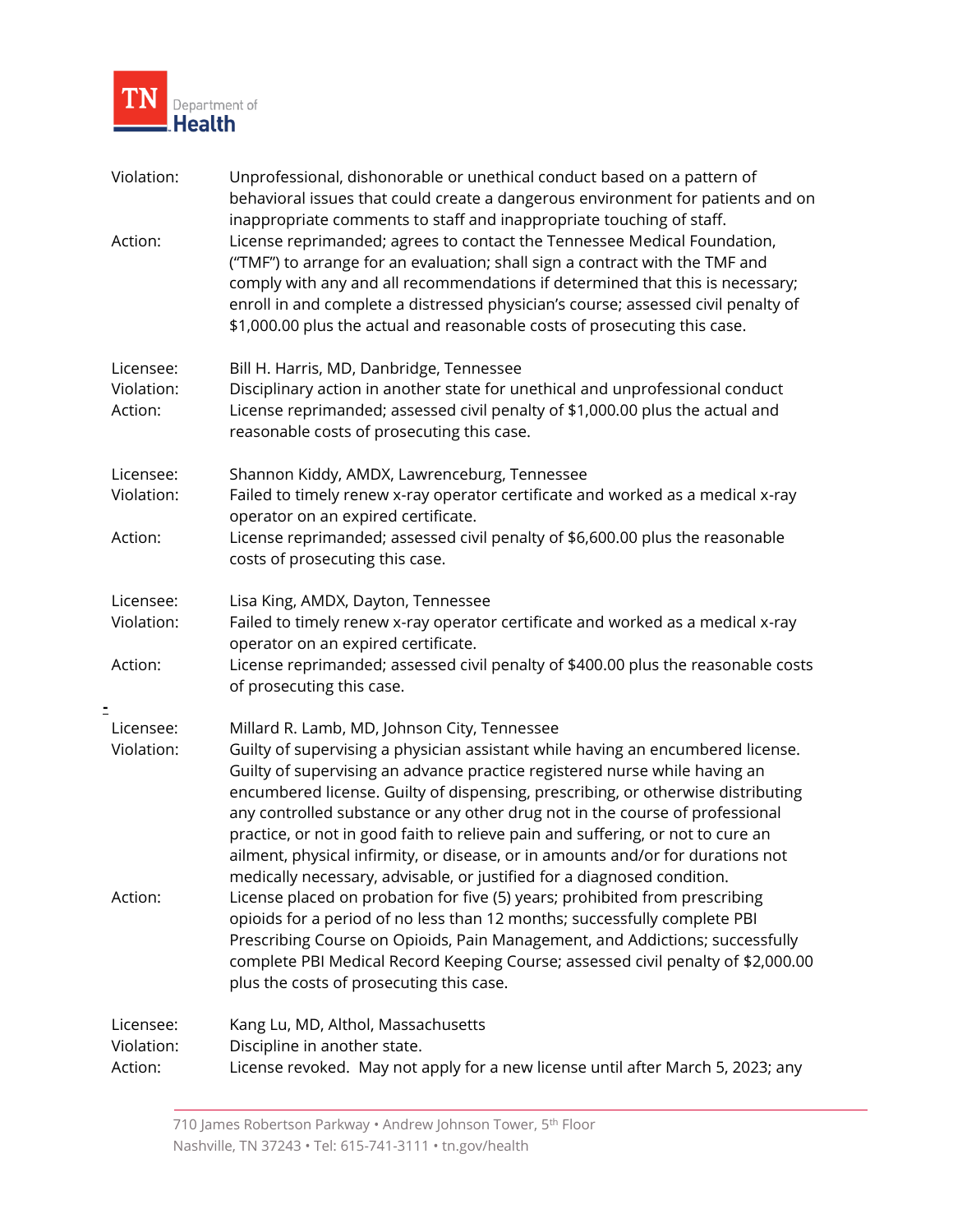

|            | new application must include TMF advocacy and submission of forensic<br>psychological evaluation and other documents; assessed the costs of<br>prosecuting this case. |
|------------|-----------------------------------------------------------------------------------------------------------------------------------------------------------------------|
| Licensee:  | Emmanuel Olusola Soyoola, MD, Snellville, Georgia                                                                                                                     |
| Violation: | Disciplinary action assessed against medical license in another state.                                                                                                |
| Action:    | License voluntarily surrendered (revoked).                                                                                                                            |
| Licensee:  | Scott Roethle, MD, Overland Park, Kansas                                                                                                                              |
| Violation: | Disciplinary action assessed against medical license in another state.                                                                                                |
| Action:    | License is reprimanded and assessed reasonable costs of prosecuting this case.                                                                                        |
| Licensee:  | Aharon Wolf, MD, Coral Springs, Florida                                                                                                                               |
| Violation: | Disciplinary action assessed against medical license in another state.                                                                                                |
| Action:    | License is reprimanded and assessed reasonable costs of prosecuting this case.                                                                                        |

# **BOARD OF MEDICAL EXAMINERS POLYSOMNOGRAPHY PROFESSIONAL STANDARDS COMMITTEE**

| Licensee:  | Susan Scott O'Meara, PSGP, Fairview, Tennessee                         |
|------------|------------------------------------------------------------------------|
| Violation: | Practicing on an expired license                                       |
| Action:    | Agreed Citation; assessed civil penalty of \$200.00                    |
| Licensee:  | Chelsie Lane Thompson, PSGP, Sevierville, Tennessee                    |
| Violation: | Failure to properly maintain sufficient continuing education credits   |
| Action:    | Agreed Citation; provide proof of completion of 10 hours of continuing |
|            | education; assessed civil penalty of \$120.00                          |

# **BOARD OF NURSING**

| Licensee:<br>Violation: | Tonya H. Ailor, LPN, Newport<br>Guilty of unprofessional conduct; to wit: refusing to submit to a drug test or<br>testing positive for any drug on any government or private sector pre-<br>employment, employer-ordered or confirmed drug test                                                                                                                                                         |
|-------------------------|---------------------------------------------------------------------------------------------------------------------------------------------------------------------------------------------------------------------------------------------------------------------------------------------------------------------------------------------------------------------------------------------------------|
| Action:                 | License voluntarily surrendered                                                                                                                                                                                                                                                                                                                                                                         |
| Licensee:               | Jana L. Anglin, RN, Morristown                                                                                                                                                                                                                                                                                                                                                                          |
| Violation:              | Unfit or incompetent by reason of negligence, habits or other cause; addicted<br>to alcohol or drugs to the degree of interfering with nursing duties; and guilty<br>of unprofessional conduct; to wit: failure to maintain a record for each<br>patient which accurately reflects the nursing problems and interventions for<br>the patient and/or failure to maintain a record for each patient which |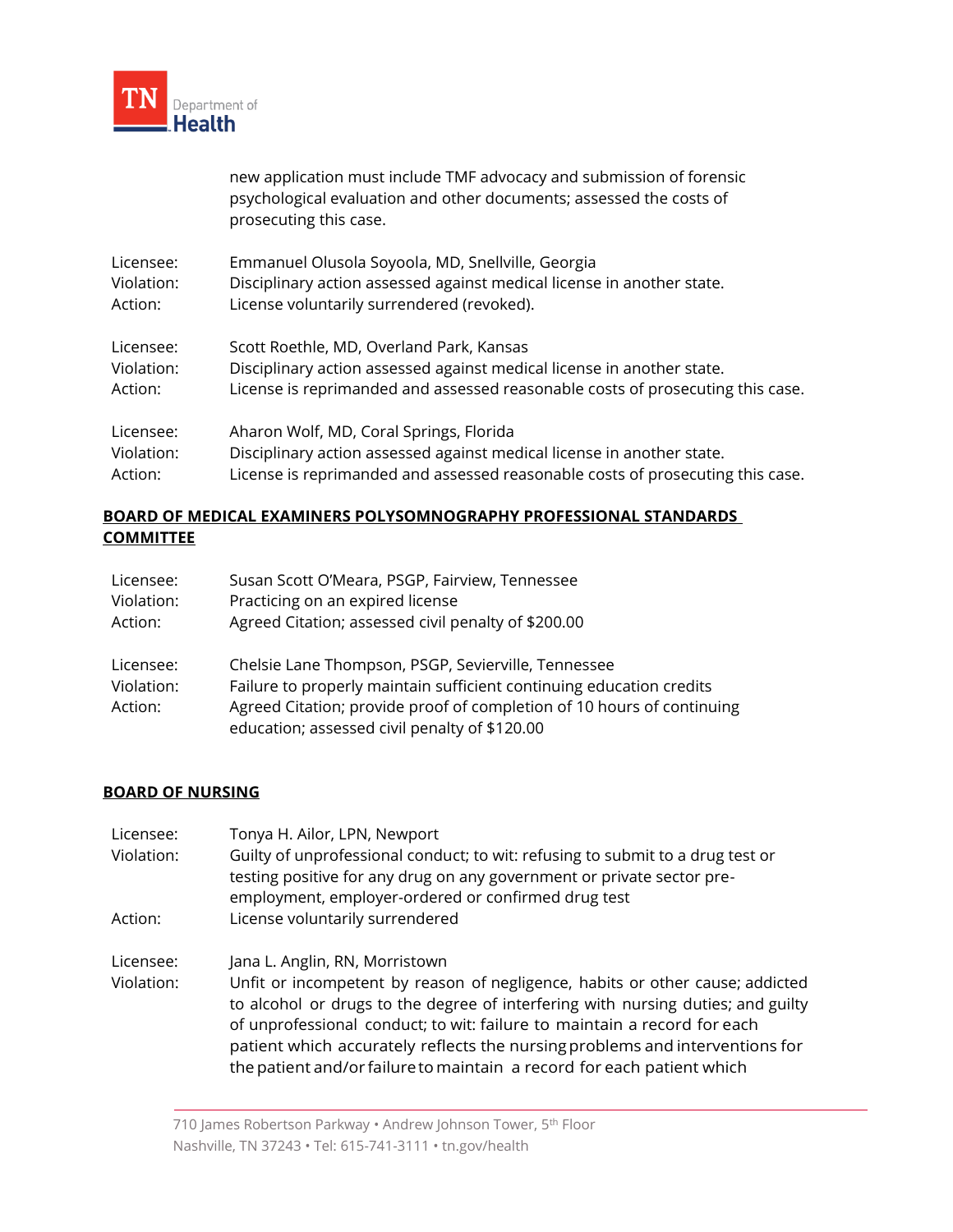

| Action:                            | accurately reflects the name and title of the nurse providing care; making<br>false or materially incorrect, inconsistent or unintelligible entries in any<br>patient records or in the records of any health care facility, school<br>institution or other work place location pertaining to the obtaining<br>possessing or administration of any controlled substance as defined in the<br>Federal Controlled Substances Act; unauthorized use or removal of<br>narcotics, drugs, supplies, or equipment from any health care facility,<br>school, institution or other work place location; use of any intoxicating<br>beverage or the illegal use of any narcotic or dangerous drug while on duty in<br>any health care facility, school, institution, or other work place location; being<br>under the influence of alcoholic beverages, or under the influence of drugs<br>which impair judgment while on duty in any health care facility, school,<br>institution or other work place location; practicing professional nursing in a<br>manner inconsistent with T.C.A. § 63-7-103; and engaging in acts of dishonesty<br>which relate to the practice of nursing<br>License suspended with terms; assessed civil penalty in the amount of<br>\$11,000.00; plus, costs not to exceed \$5,000.00 |
|------------------------------------|--------------------------------------------------------------------------------------------------------------------------------------------------------------------------------------------------------------------------------------------------------------------------------------------------------------------------------------------------------------------------------------------------------------------------------------------------------------------------------------------------------------------------------------------------------------------------------------------------------------------------------------------------------------------------------------------------------------------------------------------------------------------------------------------------------------------------------------------------------------------------------------------------------------------------------------------------------------------------------------------------------------------------------------------------------------------------------------------------------------------------------------------------------------------------------------------------------------------------------------------------------------------------------------------------------|
| Licensee:<br>Violation:<br>Action: | Kirsten Applegate-Walton, LPN, Kingsport<br>Guilty of a crime; and guilty of unprofessional conduct; to wit: failure to<br>maintain a record for each patient which accurately reflects the nursing<br>problems and interventions for the patient and/or failure to maintain a<br>record for each patient which accurately reflects the name and title of<br>the nurse providing care; making false or materially incorrect, inconsistent<br>or unintelligible entries in any patient records or in the records of any<br>health care facility, school, institution or other work place location<br>pertaining to the obtaining, possessing, or administration of any controlled<br>substance as defined in the Federal Controlled Substances Act; unauthorized<br>use or removal of narcotics, drugs, supplies, or equipment from any health<br>care facility, school, institution or other workplace location; and engaging<br>in acts of dishonesty which relate to the practice of nursing<br>License suspended with terms; suspension stayed; license placed on probation<br>for no less than three years to run concurrent with TNPAP; assessed civil<br>penalties in the amount of \$500.00; plus, costs not to exceed \$3,000.00                                                               |
| Licensee:<br>Violation:<br>Action: | Rebecca Bonamie, RN, Nolensville<br>Guilty of unprofessional conduct; to wit: failure to maintain a record for each<br>patient which accurately reflects the nursing problems and interventions<br>for the patient and/or failure to maintain a record for each patient which<br>accurately reflects the name and title of the nurse providing care<br>License reprimanded; must obtain continuing education hours; assessed civil<br>penalty in the amount of \$250.00                                                                                                                                                                                                                                                                                                                                                                                                                                                                                                                                                                                                                                                                                                                                                                                                                                |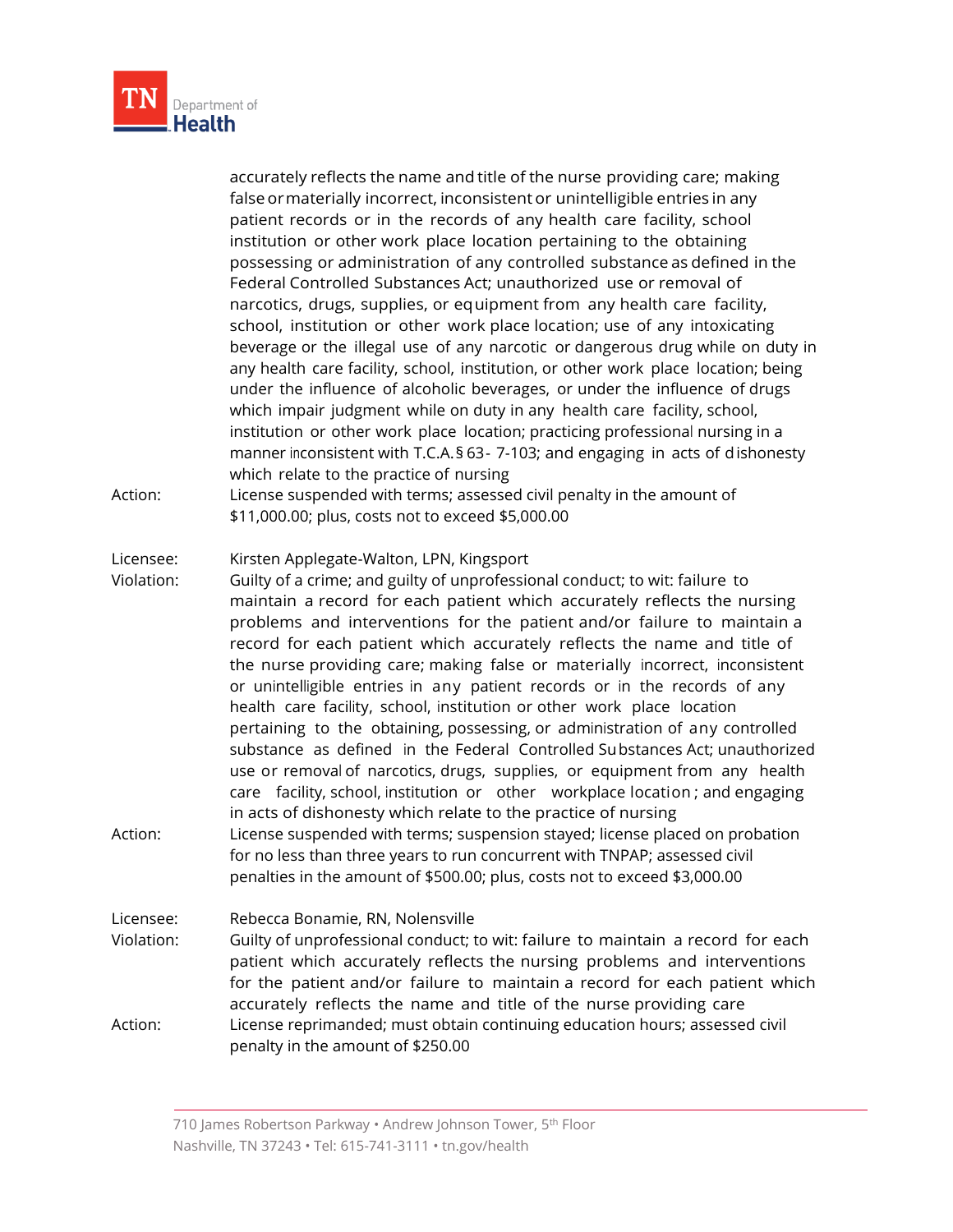

| Licensee:<br>Violation:            | Alison Calender, AR RN, Marion AR<br>Unfit or incompetent by reason of negligence, habits, or other cause; and guilty<br>of unprofessional conduct; to wit: making false or materially incorrect,<br>inconsistent or unintelligible entries in any patient records or in the<br>records of any health care facility, school, institution or other work place<br>location pertaining to the obtaining, possessing, or administration of any<br>controlled substance as defined in the Federal Controlled Substances Act;<br>unauthorized use or removal of narcotics, drugs, supplies, or equipment from<br>any health care facility, school, institution or other workplace location;<br>and engaging in acts of dishonesty which relate to the practice of nursing                                                                                                                                                                                                                                                                                                                                                                                                                                                                                                                                                                                                                                                             |
|------------------------------------|---------------------------------------------------------------------------------------------------------------------------------------------------------------------------------------------------------------------------------------------------------------------------------------------------------------------------------------------------------------------------------------------------------------------------------------------------------------------------------------------------------------------------------------------------------------------------------------------------------------------------------------------------------------------------------------------------------------------------------------------------------------------------------------------------------------------------------------------------------------------------------------------------------------------------------------------------------------------------------------------------------------------------------------------------------------------------------------------------------------------------------------------------------------------------------------------------------------------------------------------------------------------------------------------------------------------------------------------------------------------------------------------------------------------------------|
| Action:                            | Privilege to practice nursing in the State of Tennessee summarily suspended                                                                                                                                                                                                                                                                                                                                                                                                                                                                                                                                                                                                                                                                                                                                                                                                                                                                                                                                                                                                                                                                                                                                                                                                                                                                                                                                                     |
| Licensee:<br>Violation:<br>Action: | Rebecca R. Cole, LPN, Nashville<br>Guilty of a crime<br>License suspended for no less than one (1) year with terms                                                                                                                                                                                                                                                                                                                                                                                                                                                                                                                                                                                                                                                                                                                                                                                                                                                                                                                                                                                                                                                                                                                                                                                                                                                                                                              |
| Licensee:<br>Violation:<br>Action: | Teresa G. Dillinger, APRN/ MS RN, Middleton<br>Unfit or incompetent by reason of negligence, habits, or other cause; and guilty<br>of unprofessional conduct; to wit: failure to maintain a record for each<br>patient which accurately reflects the nursing problems and interventions<br>for the patient and/or failure to maintain a record for each patient which<br>accurately reflects the name and title of the nurse providing care;<br>assigning unqualified persons to perform functions of licensed persons or<br>delegating nursing care functions and tasks and/or responsibilities to others<br>contrary to the Nurse Practice Act or rules and regulations to the detriment<br>of patient safety; failing to supervise persons to whom nursing functions are<br>delegated or assigned; violating confidentiality of information or knowledge<br>concerning the patient, except when required to do so by a court of law;<br>failing to take appropriate action in safeguarding the patient from<br>incompetent health care practices; practicing professional nursing in a<br>manner inconsistent with TCA 63-7-103; and performing nursing techniques<br>or procedures without a proper education and practice<br>Privilege to practice in the State of Tennessee and TN APRN certificate<br>reprimanded; must obtain continuing education hours; must comply with CEDEP;<br>plus, costs not to exceed \$500.00 |
| Licensee:<br>Violation:<br>Action: | Robin Y. Dreas, RN, Graysville<br>Guilty of unprofessional conduct; to wit: failure to maintain a record for each<br>patient which accurately reflects the nursing problems and interventions<br>for the patient and/or failure to maintain a record for each patient which<br>accurately reflects the name and title of the nurse providing care<br>License suspended for no less than 12 months; must obtain continuing                                                                                                                                                                                                                                                                                                                                                                                                                                                                                                                                                                                                                                                                                                                                                                                                                                                                                                                                                                                                       |
|                                    | education hours; plus, costs not to exceed \$250.00                                                                                                                                                                                                                                                                                                                                                                                                                                                                                                                                                                                                                                                                                                                                                                                                                                                                                                                                                                                                                                                                                                                                                                                                                                                                                                                                                                             |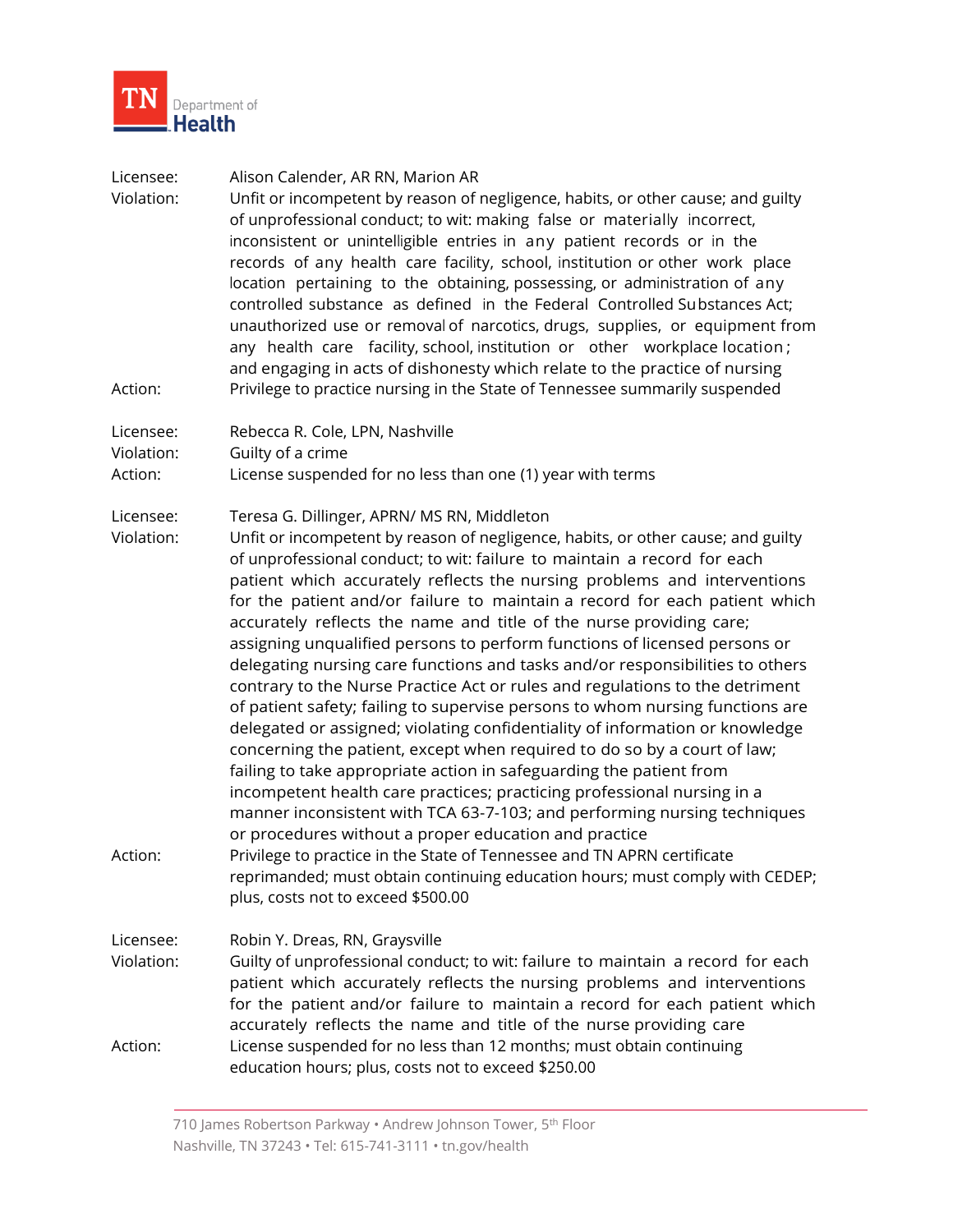

| Licensee:  | Chad V. Ehlers, RN, Cleveland                                                                                                                                                                                                                                                                                                                                                                                                                                                                                                                                                                                                                                                                                                  |
|------------|--------------------------------------------------------------------------------------------------------------------------------------------------------------------------------------------------------------------------------------------------------------------------------------------------------------------------------------------------------------------------------------------------------------------------------------------------------------------------------------------------------------------------------------------------------------------------------------------------------------------------------------------------------------------------------------------------------------------------------|
| Violation: | Guilty of unprofessional conduct                                                                                                                                                                                                                                                                                                                                                                                                                                                                                                                                                                                                                                                                                               |
| Action:    | License suspended with terms                                                                                                                                                                                                                                                                                                                                                                                                                                                                                                                                                                                                                                                                                                   |
| Licensee:  | Jessica VM Eldridge, LPN, Tazewell                                                                                                                                                                                                                                                                                                                                                                                                                                                                                                                                                                                                                                                                                             |
| Violation: | Guilty of unprofessional conduct; to wit: refusing to submit to a drug test or<br>testing positive for any drug on any government or private sector pre-<br>employment, employer-ordered or confirmed drug test                                                                                                                                                                                                                                                                                                                                                                                                                                                                                                                |
| Action:    | License suspended with terms                                                                                                                                                                                                                                                                                                                                                                                                                                                                                                                                                                                                                                                                                                   |
| Licensee:  | John R. Graham, RN, Piney Flats                                                                                                                                                                                                                                                                                                                                                                                                                                                                                                                                                                                                                                                                                                |
| Violation: | Addicted to alcohol or drugs to the degree of interfering with nursing duties; and<br>guilty of unprofessional conduct; to wit: revocation, suspension, probation, or<br>other discipline of a license to practice nursing by another state or territory of<br>the United States for any act or omission which would constitute grounds for the<br>revocation, suspension, probation, or other discipline of a license in this state                                                                                                                                                                                                                                                                                           |
| Action:    | License suspended with terms; suspension stayed; license placed on probation<br>for no less than five years to run concurrent with TNPAP                                                                                                                                                                                                                                                                                                                                                                                                                                                                                                                                                                                       |
| Licensee:  | Matthew Hunter, LPN, Cookeville                                                                                                                                                                                                                                                                                                                                                                                                                                                                                                                                                                                                                                                                                                |
| Violation: | Unfit or incompetent by reason of negligence, habits, or other cause; and guilty<br>of unprofessional conduct; to wit: making false or materially incorrect,<br>inconsistent or unintelligible entries in any patient records or in the<br>records of any health care facility, school, institution or other work place<br>location pertaining to the obtaining, possessing, or administration of any<br>controlled substance as defined in the Federal Controlled Substances Act;<br>unauthorized use or removal of narcotics, drugs, supplies, or equipment from<br>any health care facility, school, institution or other workplace location;<br>and engaging in acts of dishonesty which relate to the practice of nursing |
| Action:    | License voluntarily surrendered                                                                                                                                                                                                                                                                                                                                                                                                                                                                                                                                                                                                                                                                                                |
| Licensee:  | Mary B. Martin, RN, Chapel Hill                                                                                                                                                                                                                                                                                                                                                                                                                                                                                                                                                                                                                                                                                                |
| Violation: | Guilty of a crime; and guilty of unprofessional conduct                                                                                                                                                                                                                                                                                                                                                                                                                                                                                                                                                                                                                                                                        |
| Action:    | License voluntarily surrendered                                                                                                                                                                                                                                                                                                                                                                                                                                                                                                                                                                                                                                                                                                |
| Licensee:  | Brian J. Murawksy, LPN, Rockwood                                                                                                                                                                                                                                                                                                                                                                                                                                                                                                                                                                                                                                                                                               |
| Violation: | Guilty of a crime                                                                                                                                                                                                                                                                                                                                                                                                                                                                                                                                                                                                                                                                                                              |
| Action:    | License voluntarily surrendered                                                                                                                                                                                                                                                                                                                                                                                                                                                                                                                                                                                                                                                                                                |
| Licensee:  | Beth A. Searer, RN, Sevierville                                                                                                                                                                                                                                                                                                                                                                                                                                                                                                                                                                                                                                                                                                |
| Violation: | Guilty of unprofessional conduct; to wit; testing positive for any drug on any<br>government or private sector pre-employment, employer-ordered or confirmed                                                                                                                                                                                                                                                                                                                                                                                                                                                                                                                                                                   |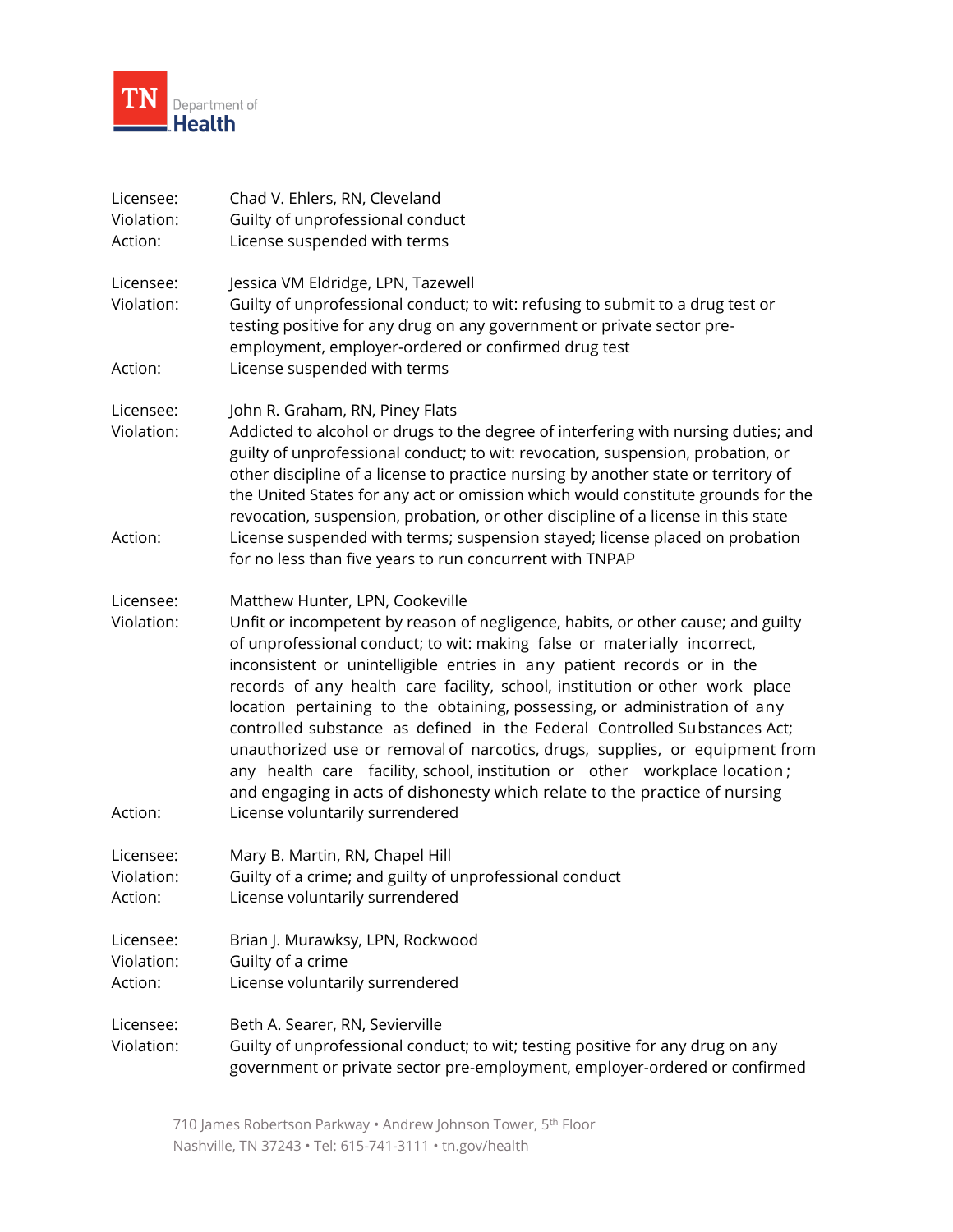

| Action:                 | drug test<br>License suspended with terms                                                                                                                                                                |
|-------------------------|----------------------------------------------------------------------------------------------------------------------------------------------------------------------------------------------------------|
| Licensee:<br>Violation: | Nicholas J. Tubbs, RN, Knoxville<br>Refusing to submit to a drug test or testing positive for any drug on any<br>government or private sector pre-employment, employer-ordered or confirmed<br>drug test |
| Action:                 | License suspended with terms                                                                                                                                                                             |

## **BOARD OF OSTEOPATHIC EXAMINATION COUNCIL OF CERTIFIED PROFESSIONAL MIDWIFERY**

| Licensee:  | Marie Gottfried, Unlicensed CPM, Spencer, Tennessee                                                                                                                                                                                                        |
|------------|------------------------------------------------------------------------------------------------------------------------------------------------------------------------------------------------------------------------------------------------------------|
| Violation: | Guilty of providing midwifery services for monetary compensation to at least one<br>client in violation of TCA 63-29-108, which requires certification to practice<br>midwifery for monetary compensation in which services has been offered for a<br>fee. |
| Action:    | Assessed a civil penalty in the amount of \$1,000.00 plus the costs of prosecuting<br>this case.                                                                                                                                                           |

# **BOARD FOR PROFESSIONAL COUNSELORS, MARITAL AND FAMILY THERAPISTS AND CLINICAL PASTORAL THERAPISTS**

| Licensee:<br>Violation:<br>Action: | Robert E. Price, Jr., LPC/MHSP, Clarksville, Tennessee<br>Failure to disclose a past conviction to the board.<br>License is reprimanded; assessed civil penalty of \$50.00                                                                                                                     |
|------------------------------------|------------------------------------------------------------------------------------------------------------------------------------------------------------------------------------------------------------------------------------------------------------------------------------------------|
| Licensee:<br>Violation:            | Leah Elizabeth Newman, LPC/MHSP, Palm Springs, California<br>Guilty of engaging in professional misconduct, unethical or unprofessional<br>conduct; failure to manage and maintain professional boundaries and<br>professional relationships.                                                  |
| Action:                            | License suspended; successfully complete boundary program; suspension will<br>then be stayed and license will be placed on probation for one year; must obtain<br>practice monitor providing monthly reports; assessed civil penalty of \$1,000.00<br>plus the costs of prosecuting this case. |

## **PAIN MANAGEMENT CLINICS**

| Licensee:  | Interventional Pain Center, Applicant, Hendersonville, Tennessee           |  |
|------------|----------------------------------------------------------------------------|--|
| Violation: | Inspection of clinic reflected multiple deficiencies in patient records.   |  |
| Action:    | Conditional license granted and placed on probation for six (6) months and |  |
|            | subject to a mandatory and unannounced re-inspection.                      |  |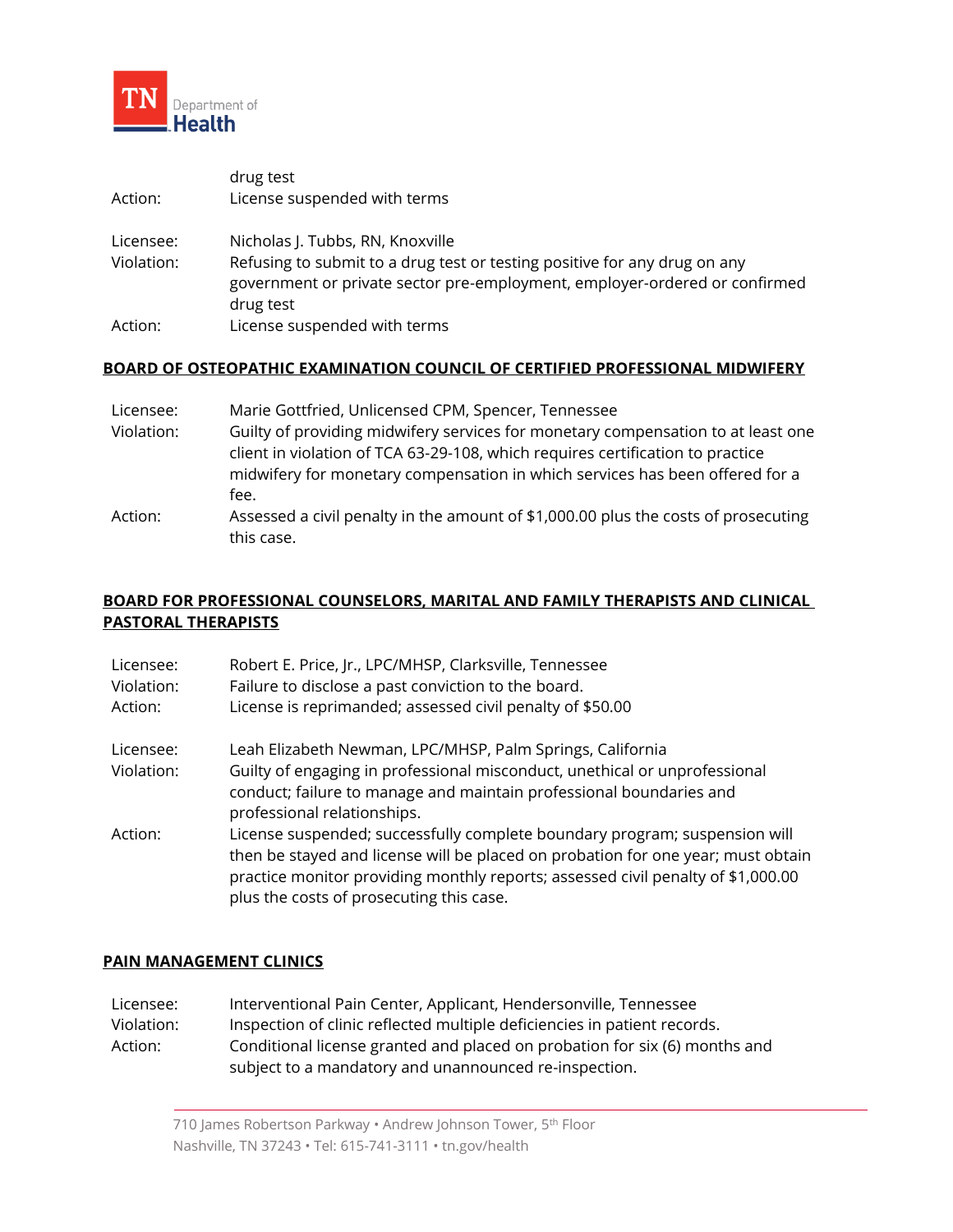

### **BOARD OF PHARMACY**

Licensee: Heather Atkinson, D.PH, Athens, Tennessee

Violation: Guilty of diversion of controlled substances. It is unlawful for any person, firm or corporation to possess, sell, barter or give away any drug known as legend drugs, as defined in Sec. 53-10-101, except upon the written prescription of a duly licensed physician, certified physician's assistant, nurse authorized pursuant to Sec. 63-6-204 or Sec. 63-9-113, who is rendering service under the supervision, control and responsibility of a licensed physician, and who meets the requirements pursuant to Sec. 63-7-123, a dentist, an optometrist authorized pursuant to Sec 63-8-102(12), or a veterinarian, and compounded or dispensed by a duly registered pharmacist. It is unlawful for any person, firm or corporation to obtain or attempt to obtain a legend drug, or to procure to attempt to procure the administration of a legend drug, by fraud, deceit, misrepresentation, subterfuge, forgery, alteration of a prescription, by the concealment of a material fact, or by the use of a false name or address. It is unlawful for any person to have in such person's possession, any drug herein defined or enumerated, without the same having been prescribed by a duly licensed physician, certified physician assistant, dentist, optometrist authorized pursuant to Sec. 63-8- 102(12), or veterinarian, and having been dispensed by a pharmacy duly licensed and registered in this state, unless such person was a resident of another state and had the prescription therefore filled by a duly licensed and registered pharmacist of such other state. It is unlawful for any person knowingly or intentionally to acquire or obtain, or attempt to acquire or attempt to obtain, possession of a controlled substance by misrepresentation, fraud, forgery, deception or subterfuge. Engaging in conduct prohibited or made unlawful by any of the provisions of parts 2-5 of this chapter or any other laws of the state or of the United States relating to drugs or to the practice of pharmacy. Action: License voluntarily surrendered (revoked)

Licensee: Bradley Drug Company, Pharmacy, Nashville, Tennessee Violation: Guilty of retaining pharmaceutical ingredients which were expired, lacked an expiration date or lacked a beyond use date. Engaged in conduct prohibited or made unlawful by any of the provisions of parts 2-5 of this chapter or any other laws of the state or of the United States relating to drugs or to the practice of pharmacy. Tenn. Code Ann. Sec. 53-10-106(a)(1): [a]ny drug…that is…out of date, [or] old…is deemed to be adulterated, and the possession, sale or distribution of those drugs or devices is prohibited. Tenn. Code Ann. Sec. 53-1- 103(a)(1): The following acts, and the causing of the following acts, within the state are prohibited: The manufacture, sale, or delivery, holding or offering for sale of any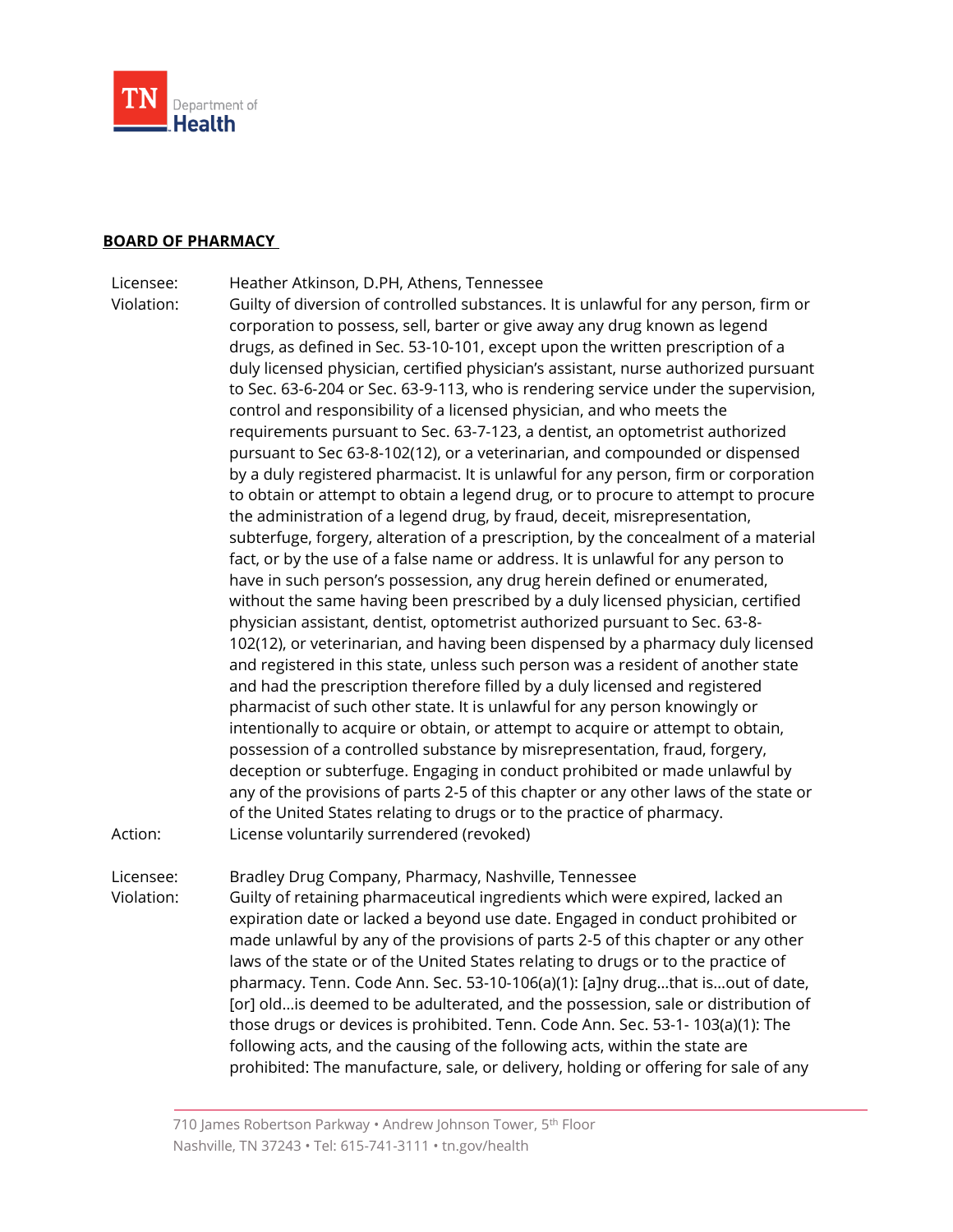

food, drug, device or cosmetic that is adulterated or misbranded; Failed to comply with a lawful order or duly promulgated rule of the Board: Tenn. Comp. R. & Regs. 1140-03-.11: [t]he owner or pharmacist in charge of a pharmacy practice site shall immediately return or destroy all outdated, defective, or deteriorated prescription drugs and devices and related materials[.]

- Action: Respondent will pay a civil penalty of \$2,300.00
- Licensee: Denise Dubay, RT, Lenoir City, Tennessee

Violation: Failure to timely renew registration and continued to practice as a pharmacy technician on an expired registration. Except as otherwise provided in parts 2-5 of this chapter, it is unlawful for any individual to engage in the practice of pharmacy unless currently licensed or otherwise authorized under parts 2-5 of this chapter to practice under any facet of the provisions of parts 2-5 of this chapter. All licenses and certificates of registration granted by the board shall be for a two-year period beginning on the date the license is initially granted. All licenses and certificates of registration shall be renewed on or before the last day of the two-year license cycle. Any person acting as a pharmacy technician shall register with the board by submitting a complete application on a form prescribed by the board. Failed to comply with a lawful order or duly promulgated rule of the board.

- Action: Assessed civil penalty of \$100.00
- Licensee: Pamela Frazier, D.PH., Harriman, Tennessee
- Violation: Allowed pharmacy technician to perform duties on an expired license. Failed to comply with a lawful order or duly promulgated rule of the board. The pharmacist in charge at each pharmacy practice site is responsible for compliance with the provisions of this chapter by pharmacy technicians at that pharmacy practice site
- Action: Civil Penalty of \$1,200.00

Licensee: Kyle Wesley Humphrey, D.PH., Murray, Kentucky

Violation: Failure to report criminal conviction to the Tennessee Board of Pharmacy in a timely fashion. Been convicted of a crime[.] Been convicted of violating any of the laws of this state or of the United States relating to drugs or to the practice of pharmacy. Failed to comply with a…duly promulgated rule of the board. A pharmacist convicted of any crime, including driving under the influence of alcohol or controlled substances, shall report such conviction to the board within 10 days of the conviction becoming final. For purposes of this reporting requirement, a conviction includes pretrial or judicial diversion. Action: License voluntarily surrendered (revoked); assessed the reasonable costs of prosecuting this case.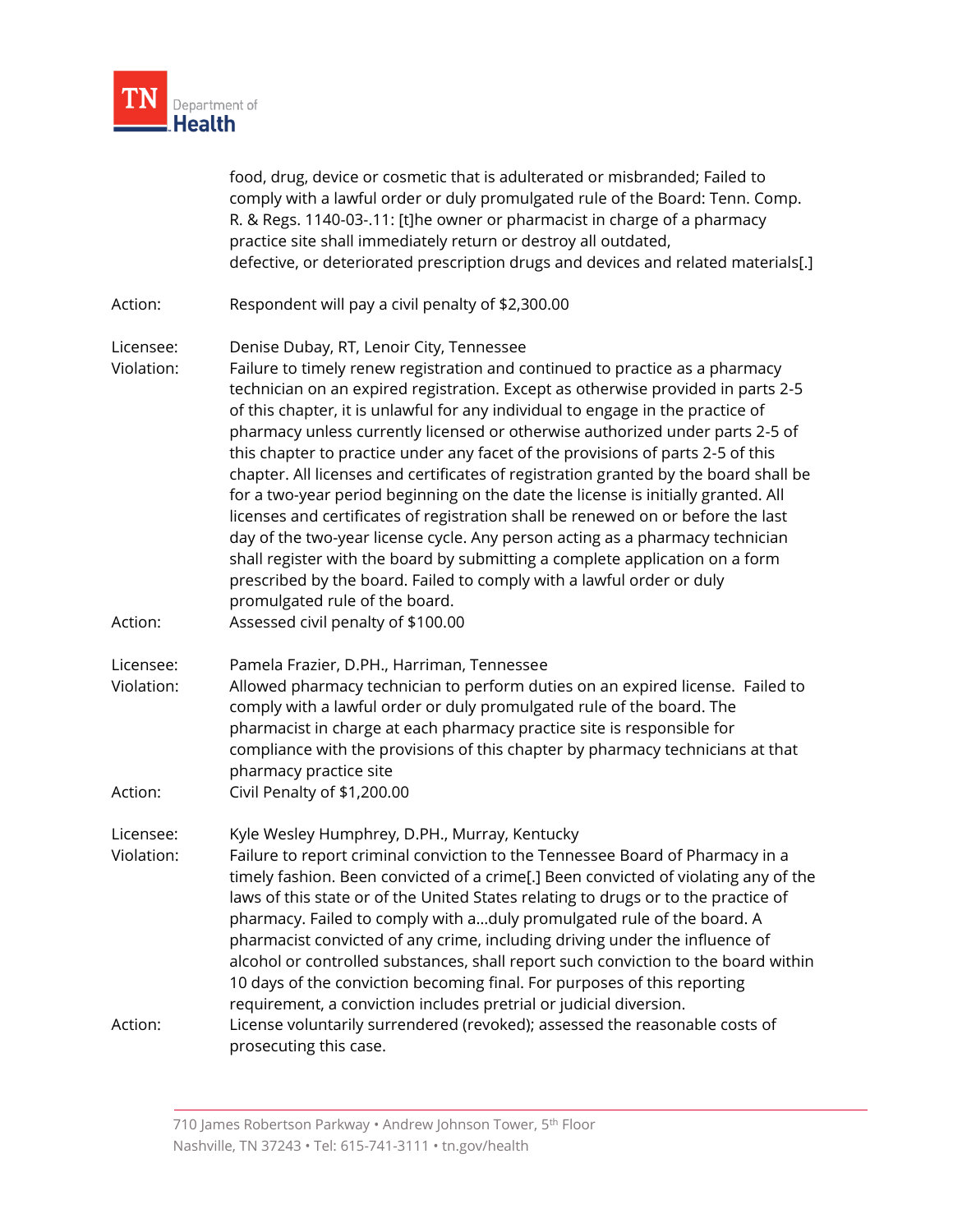

Licensee: Randall S. Jenkins, D.PH., Maryville, Tennessee Violation: Guilty of diversion of controlled substances; It is unlawful for any person, firm or corporation to possess, sell, barter, or give away any drug known as legend drugs, as defined in Sec. 53-10-101, except upon the written prescription of a duly licensed physician, certified physician's assistant, nurse authorized pursuant to Sec. 63-6-204 or Sec. 63-9-113, who is rendering service under the supervision, control and responsibility of a licensed physician, and who meets the requirements pursuant to Sec. 63-7-123, dentist, an optometrist authorized pursuant to Sec. 63-8-102(12), or a veterinarian, and compounded or dispensed by a duly registered pharmacist. It is unlawful for any person, firm or corporation to obtain or attempt to obtain a legend drug, or to procure to attempt to procure the administration of a legend drug, by fraud, deceit, misrepresentation, subterfuge, forgery, alteration of a prescription, by the concealment of a material fact, or by the use of a false name or address. It is unlawful for any person to have in such person's possession , any drug herein defined or enumerated, without the same having been prescribed by a duly licensed physician, certified physician assistant, dentist, optometrist authorized pursuant to Sec. 63-8- 102(12), or veterinarian, and have been dispensed by a pharmacy duly licensed and registered in this state, unless such person was a resident of another state and had the prescription therefore filled by a duly licensed and registered pharmacist of such other state. It is unlawful for any person knowingly or intentionally to: (3) Acquire or obtain, or attempt to acquire or attempt to obtain, possession of a controlled substance by misrepresentation, fraud, forgery, deception or subterfuge. Pursuant to T.C.A. Sec 63-10-305(2); Been convicted of violating any of the laws of this state or of the United States relating to drugs or to the practice of pharmacy[.] Engaging in conduct prohibited or made unlawful by any of the provisions of parts 2-5 of this chapter or any other laws of the state or of the United States relating to drugs or to the practice of pharmacy[.] Been guilty of dishonorable, immoral, unethical or unprofessional conduct. Action: License voluntarily surrendered Licensee: Keystone Community Pharmacy, Smyrna, Tennessee Violation: Recordkeeping violations, uncertified person performing the duties of a certified pharmacy technician, and dispensing prescriptions not written on tamper-proof prescription paper. Pursuant to T.C.A. Sec 63-10-305 (4) Engaged in conduct prohibited or made unlawful by any of the provisions of parts 2-5 of this chapter or another other laws of the state or of the United States relating to drugs or to the practice of pharmacy[.] Failed to comply with a…duly promulgated rule of the board. Action: License reprimanded; assessed all reasonable costs of prosecuting this case. Licensee: Stacy Lynn Edgin (Kimery), RT, Hermitage, Tennessee Violation: Guilty of diversion of controlled substances. It is unlawful for any person, firm or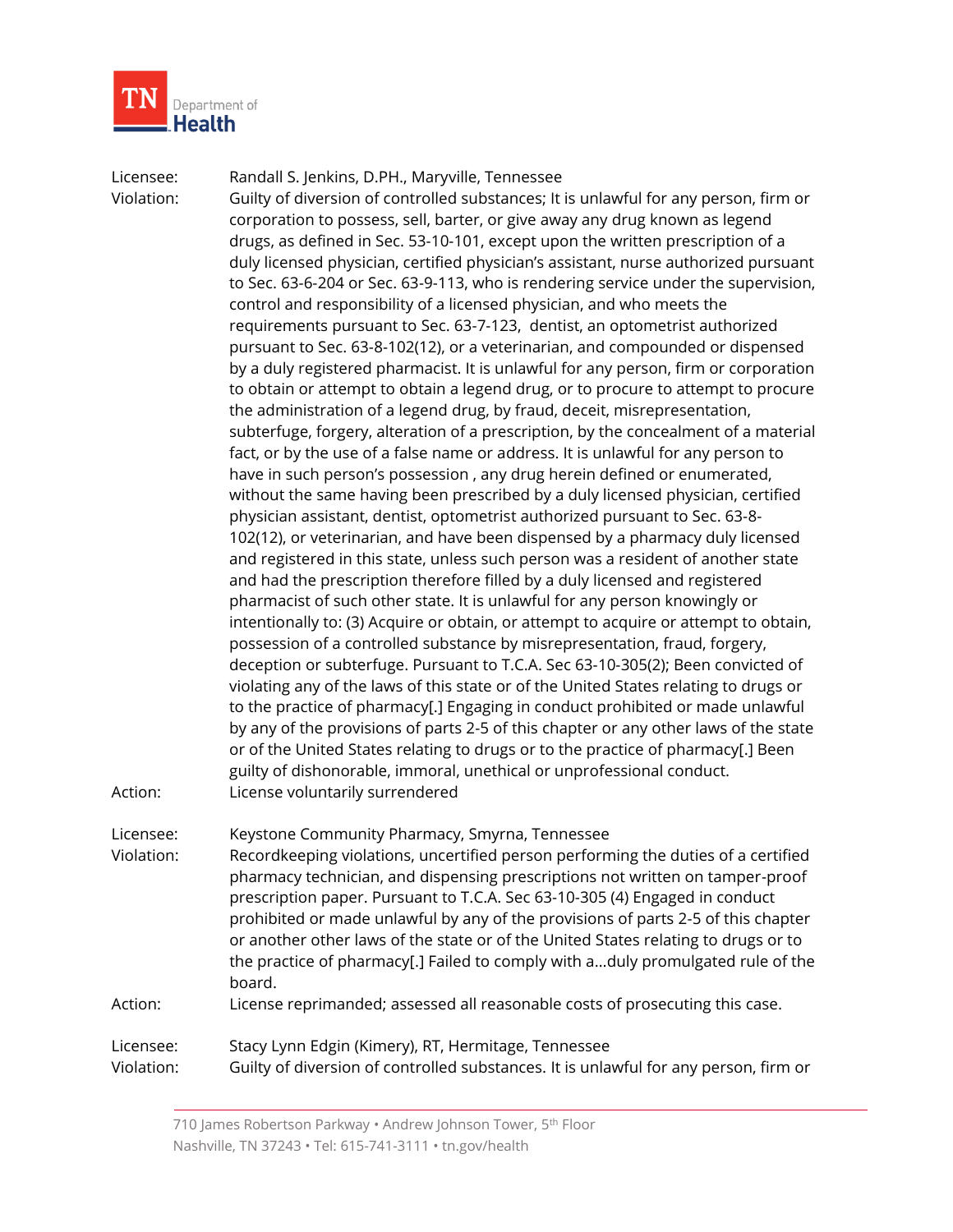

corporation to possess, sell, barter or give away any drug known as legend drugs, as defined in Sec. 53-10-101, except upon the written prescription of a duly licensed physician, certified physician's assistant, nurse authorized pursuant to Sec. 63-6-204 or Sec. 63-9-113, who is rendering service under the supervision, control and responsibility of a licensed physician, and who meets the requirements pursuant to Sec. 63-7-123, a dentist, an optometrist authorized pursuant to Sec 63-8-102(12), or a veterinarian, and compounded or dispensed by a duly registered pharmacist. It is unlawful for any person, firm or corporation to obtain or attempt to obtain a legend drug, or to procure to attempt to procure the administration of a legend drug, by fraud, deceit, misrepresentation, subterfuge, forgery, alteration of a prescription, by the concealment of a material fact, or by the use of a false name or address. It is unlawful for any person to have in such person's possession, any drug herein defined or enumerated, without the same having been prescribed by a duly licensed physician, certified physician assistant, dentist, optometrist authorized pursuant to Sec. 63-8- 102(12), or veterinarian, and having been dispensed by a pharmacy duly licensed and registered in this state, unless such person was a resident of another state and had the prescription therefore filled by a duly licensed and registered pharmacist of such other state. It is unlawful for any person knowingly or intentionally to acquire or obtain, or attempt to acquire or attempt to obtain, possession of a controlled substance by misrepresentation, fraud, forgery, deception or subterfuge. Engaging in conduct prohibited or made unlawful by any of the provisions of parts 2-5 of this chapter or any other laws of the state or of the United States relating to drugs or to the practice of pharmacy. Action: License voluntarily surrendered (revoked);

Licensee: Lott Family Pharmacy, Selmer, Tennessee

Violation: Failed to maintain accurate records of controlled substances. Engaged in conduct prohibited or made unlawful by any of the provisions of parts 2-5 of this chapter or any other laws of the state or of the United States relating to drugs or to the practice of pharmacy[.] All applicants and registrants shall provide effective controls and procedures to guard against theft and diversion of controlled substances. Every registrant required to keep records pursuant to Sec 1304.03 shall maintain, on a current basis, a complete and accurate record of each substances manufactured, imported, received, sold, delivered, exported, or otherwise disposed of by him/her, and each inner liner, sealed inner liner, and unused and returned mail-back package, except that no registrant shall be required to maintain a perpetual inventory. Failed to comply with a…duly promulgated rule of the board. A pharmacist shall, by utilizing education, skill, experience, and professional judgment, make every reasonable effort to prevent the abuse of drugs which the pharmacist dispenses.

Action: License placed on probation for six (6) months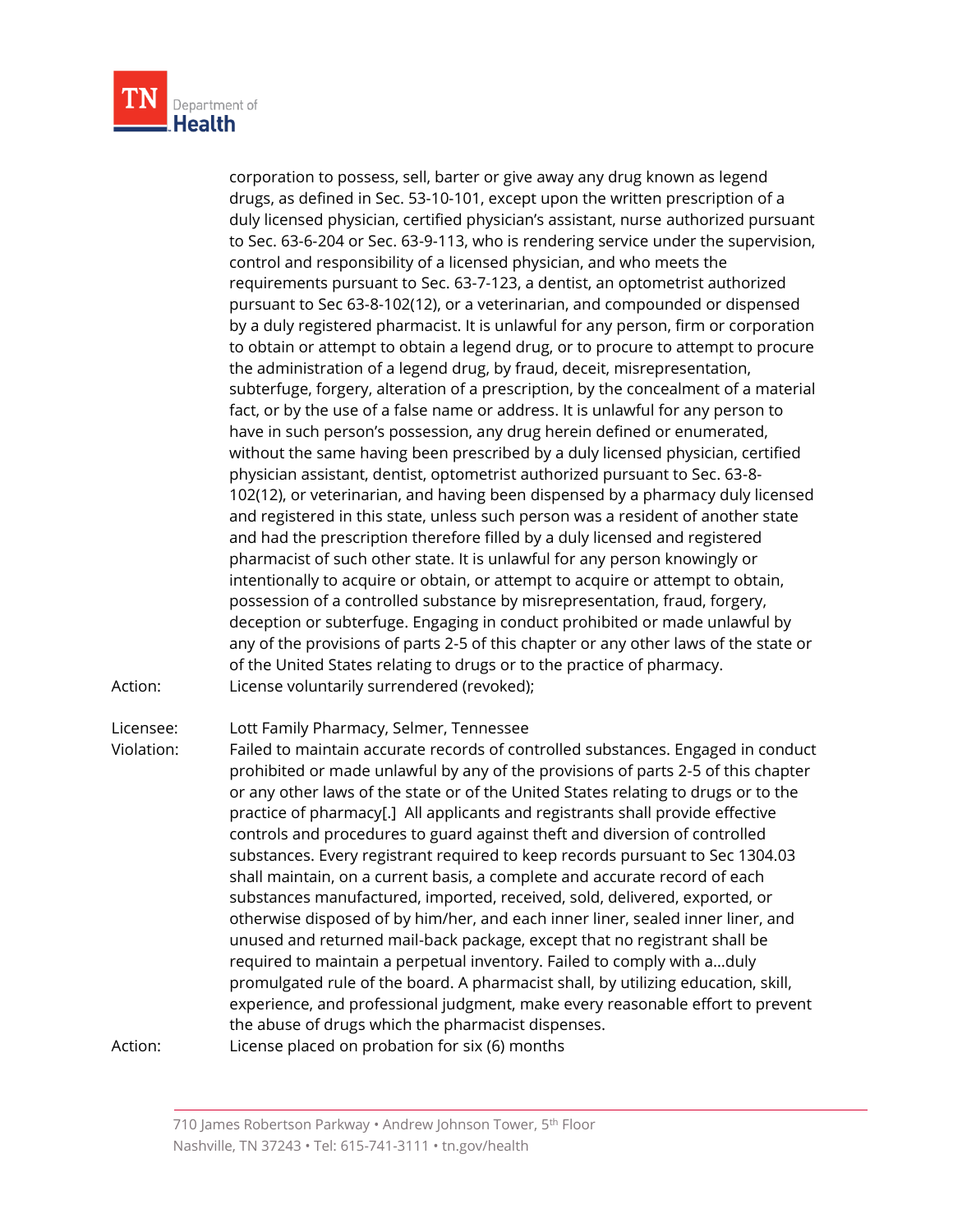

| Licensee:<br>Violation:            | Kathy McClain, D.PH., Memphis, Tennessee<br>Guilty of allowing unlicensed practice. Failed to comply with a lawful order or<br>duly promulgated rule of the Board. The pharmacist in charge at each pharmacy<br>practice site is responsible for compliance with the provisions of this chapter by<br>pharmacy technicians at that pharmacy practice site. Relevant provision: Tenn.<br>Comp. R. & Regs. 1140-02-.02(1): Any person acting as a pharmacy technician<br>shall register with the board by submitting a complete application on a form<br>prescribed by the board[.] |
|------------------------------------|-----------------------------------------------------------------------------------------------------------------------------------------------------------------------------------------------------------------------------------------------------------------------------------------------------------------------------------------------------------------------------------------------------------------------------------------------------------------------------------------------------------------------------------------------------------------------------------|
| Action:                            | Assessed civil penalty of \$1,200.00                                                                                                                                                                                                                                                                                                                                                                                                                                                                                                                                              |
| Licensee:<br>Violation:            | Vital Care of Dickson, Pharmacy, Dickson, Tennessee<br>Failed to comply with aduly promulgated rule of the board. All sterile products<br>shall be prepared in compliance with applicable USP standards for<br>pharmaceutical compounding                                                                                                                                                                                                                                                                                                                                         |
| Action:                            | License reprimanded; assess civil penalty of \$1,000.00                                                                                                                                                                                                                                                                                                                                                                                                                                                                                                                           |
| Licensee:<br>Violation:            | Walgreens Pharmacy #11113, Johnson City, Tennessee<br>Failed to comply with a duly promulgated rule of the board. Upon the receipt of<br>a medical or prescription order and following a review of the patient's record, a<br>pharmacist shall personally counsel the patient or caregiver "face-to-face" if the<br>patient or caregiver is present. If the patient or caregiver is not present, a<br>pharmacist shall make a reasonable effort to counsel through alternative means.                                                                                             |
| Action:                            | Assessed civil penalty of \$1,000.00                                                                                                                                                                                                                                                                                                                                                                                                                                                                                                                                              |
| Licensee:<br>Violation:            | Joshua Doty Wilson, RT, Smyrna, Tennessee<br>Failed to comply with a lawful order or duly promulgated rule of the board. A<br>registered technician shall maintain his or her registration certificate at the<br>pharmacy practice site; additionally, all certified technicians shall display in like<br>manner evidence of certification. Pharmacy technicians shall possess at all times<br>while on duty, proof of registration and proof of certification, if applicable.                                                                                                    |
| Action:                            | License voluntarily surrendered (revoked).                                                                                                                                                                                                                                                                                                                                                                                                                                                                                                                                        |
| Licensee:<br>Violation:<br>Action: | Christian Elizabeth Winters, R.T. Chattanooga, Tennessee<br>Failed urine drug screen; guilty of dishonorable, immoral, unethical or<br>unprofessional conduct<br>License voluntarily surrendered.                                                                                                                                                                                                                                                                                                                                                                                 |
|                                    |                                                                                                                                                                                                                                                                                                                                                                                                                                                                                                                                                                                   |

## **BOARD OF PHYSICAL THERAPY**

| Licensee:  | John F. Barrett, II, PTA, Kodak, Tennessee                             |
|------------|------------------------------------------------------------------------|
| Violation: | Failure to properly maintain sufficient continuing education credits   |
| Action:    | Agreed Citation; provide proof of completion of 30 hours of continuing |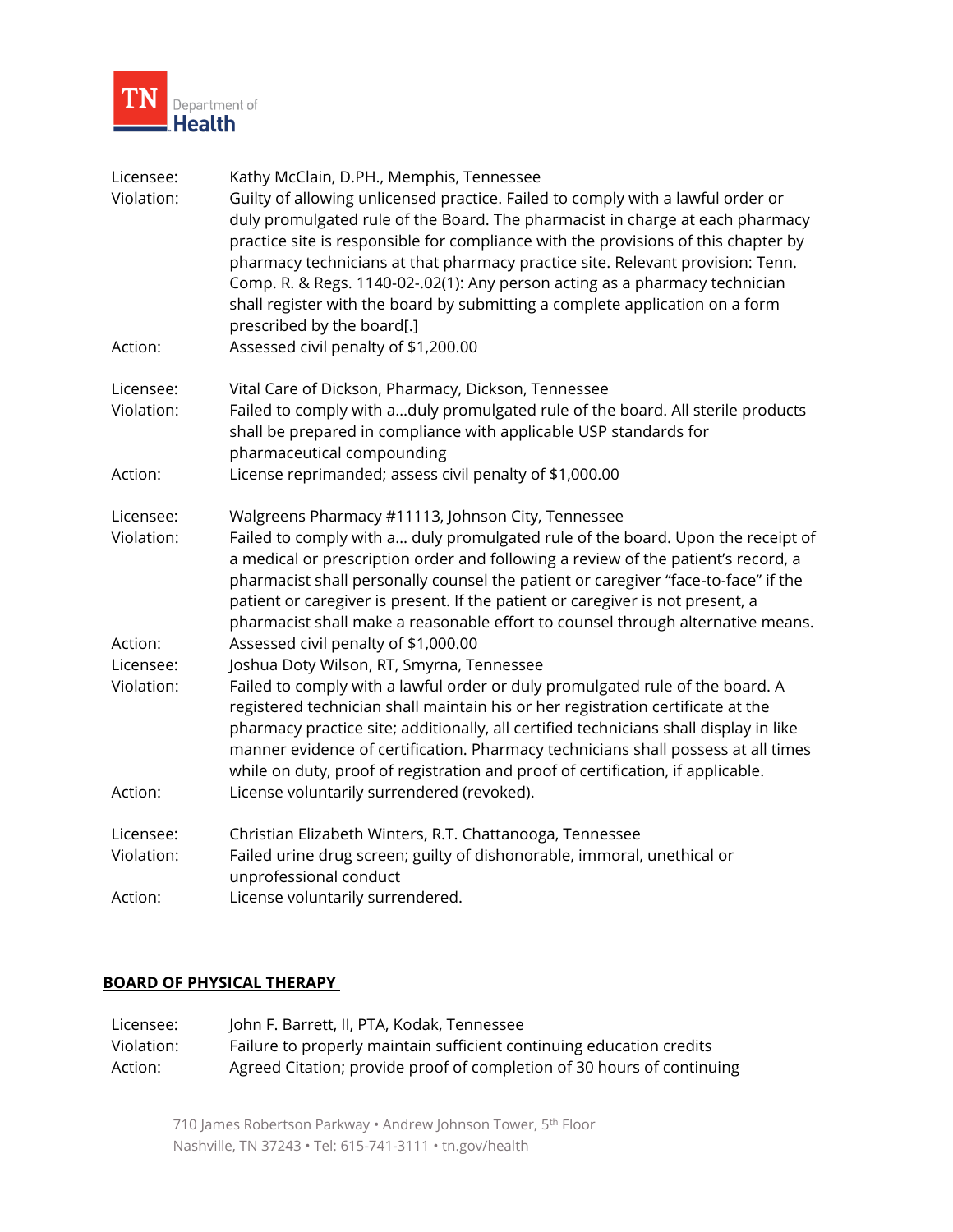

education; assessed civil penalty of \$3,000.00

## **BOARD OF RESPIRATORY CARE**

Licensee: Madison K. Boles, Elizabethton, Tennessee Violation: Failed to timely renew license and continued to perform the duties of a respiratory therapist on an expired permit Action: Conditional license granted; probation for one year, required to submit quarterly reports from supervisor

# **ABUSE REGISTRY**

| Name:<br>Abuse: | <b>Tydarius Blackwell</b><br>Abuse |
|-----------------|------------------------------------|
| Profession:     | Unlicensed                         |
| Name:           | Stephanie Butler                   |
| Abuse:          | Exploitation                       |
| Profession:     | Unlicensed                         |
| Name:           | JaMichael Collins                  |
| Abuse:          | Neglect                            |
| Profession:     | Unlicensed                         |
| Name:           | Millie Dugger                      |
| Abuse:          | Exploitation                       |
| Profession:     | Unlicensed                         |
| Name:           | Heather Offord                     |
| Abuse:          | Abuse                              |
| Profession:     | Unlicensed                         |
| Name:           | David Payne                        |
| Abuse:          | Abuse                              |
| Profession:     | Unlicensed                         |
| Name:           | <b>Stormey White</b>               |
| Abuse:          | Exploitation                       |
| Profession:     | Unlicensed                         |
|                 |                                    |